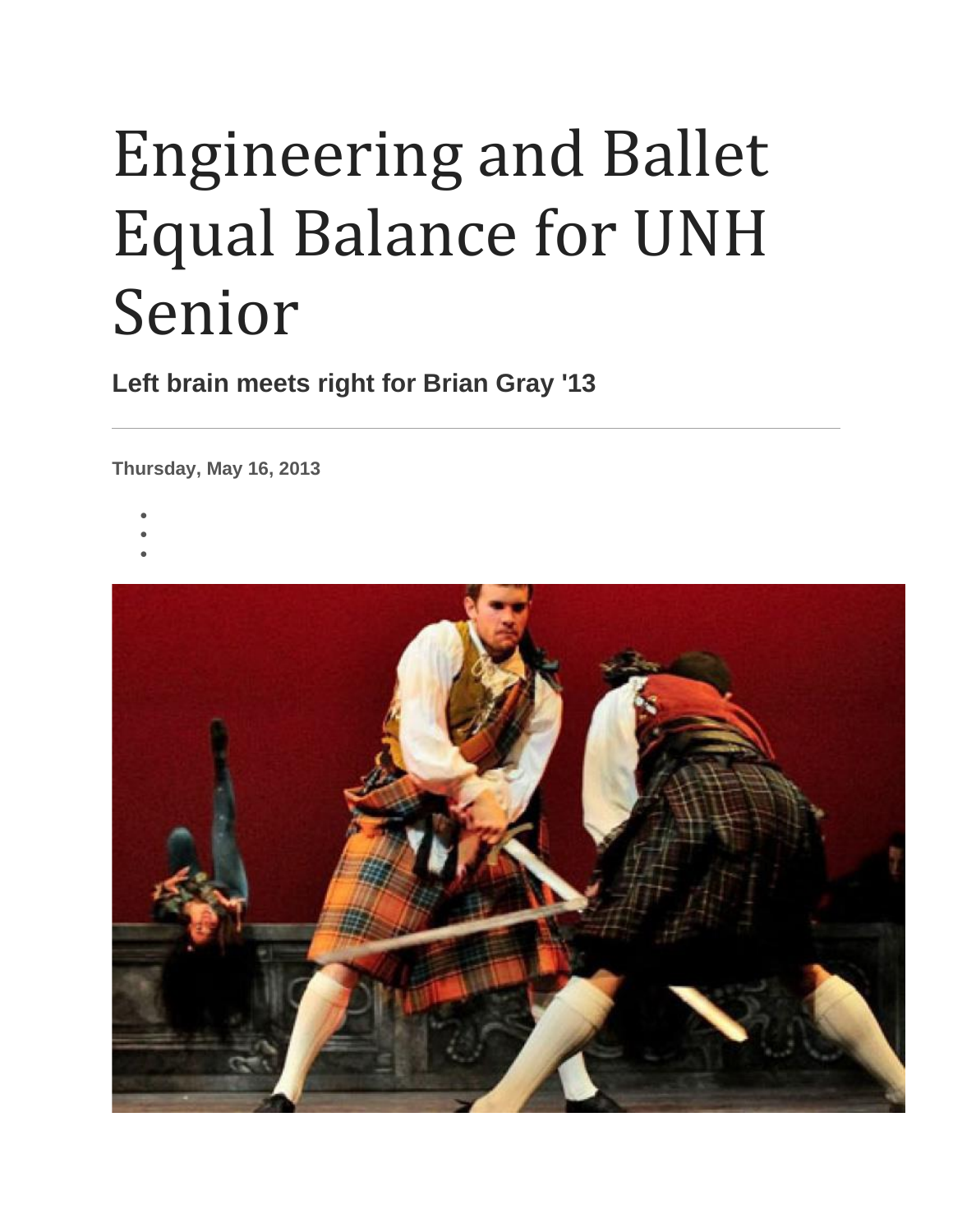Brian Gray spent months working on his senior capstone project, helping design a rocket whose technology would, in the event of a disaster, produce a temporary Internet network.

He then traveled to Toney, Alabama, in April for a "proof of concept" launch as part of the NASA Student Launch Project. And it worked: the rocket rose up almost a mile and the data transmission went as planned. Pretty cool stuff for a mechanical engineering major.

But equally cool is this: in March, at the same time Gray was using all that left brain thinking, he was rehearsing with UNH's ballet dance troupe for a performance of "Echoes From the Highland," practicing so many hours a day that it made taking over a key role easy after a lead dancer was injured opening night.

"I like using the other side of my brain instead of just punching numbers all the time," Gray says. "It's fun to do something so completely different."

Engineering (he already has a job with a company that designs medical devices) allows him to do hands-on work –to figure things out as he goes along. He likes that.

Dancing, however, is a whole other kind of challenge.

"There's quite a learning curve. It's not just throwing on pointe shoes and tutus," says Gray, a senior who first started dancing as a freshman when a friend invited him to a "bring a boy day" ballet class.

That's where he met Larry Robertson, UNH professor of dance and the ballet company instructor who has guided Gray through his performances with the dance company during the last two years.

Gray has been back to the "bring a boy day" classes many times since. He has also taken tango lessons. In "Echoes From the Highland" he got to dance while wielding a sword. There were fight scenes. He even had a duel with Robertson.

"There was a lot of work involved; rehearsals and the shows. But it was a nice outlet. A nice change from sitting in classes talking about systems and fluid dynamics," Gray says. "With dance, there is emotion. That's different than just a solution."

Gray says he has always liked the artistic side of things, and that he would love to find other dancing opportunities. Already he is planning on dancing with the UNH troupe after he graduates.

"It's been an awesome opportunity to be part of the dance company," Gray says. "How many times in your life are you going to be able to jump on stage and do something like that? It was unique."

Originally published by: UNH Today

Photos by Larry Gray